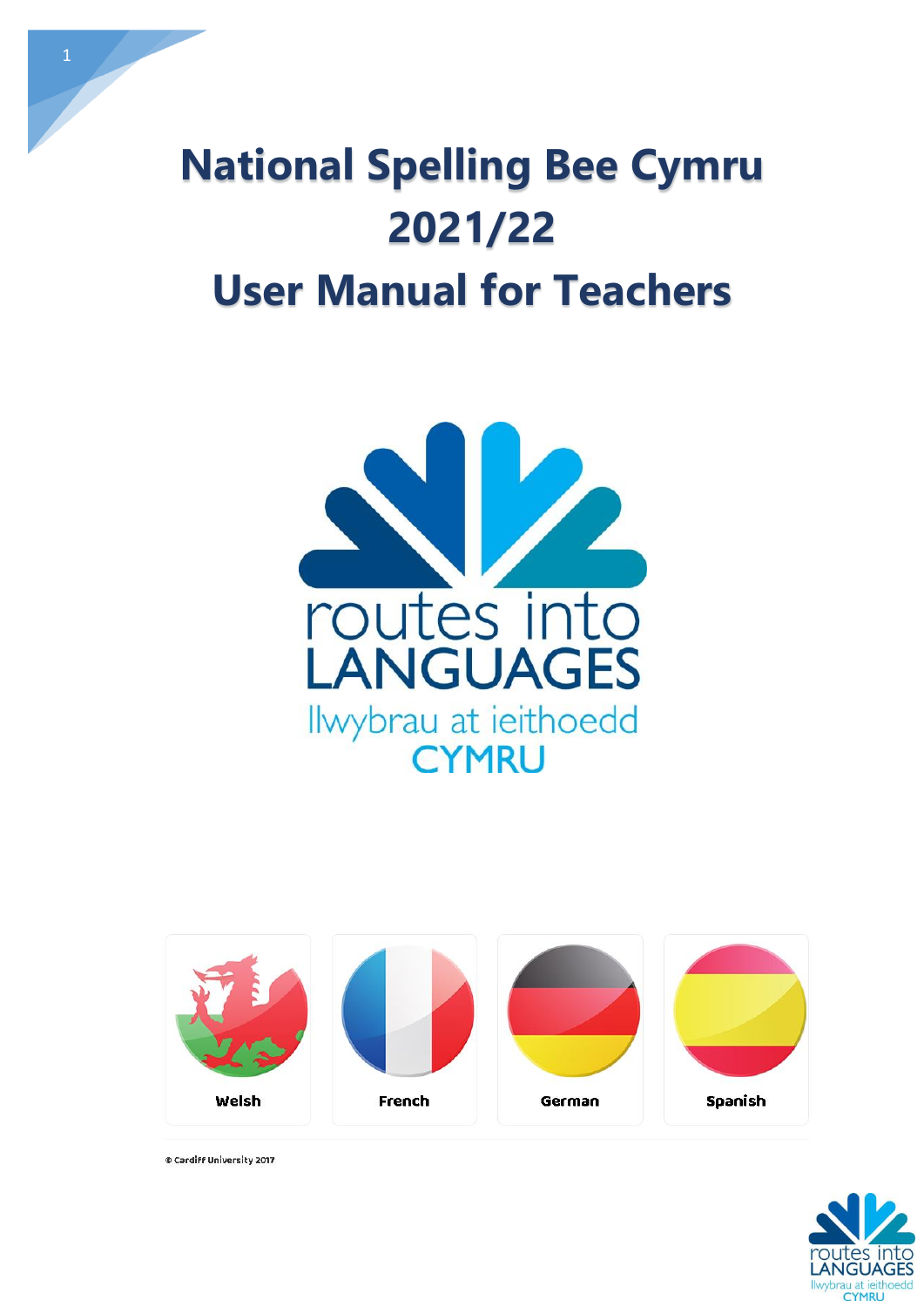#### Table of Contents

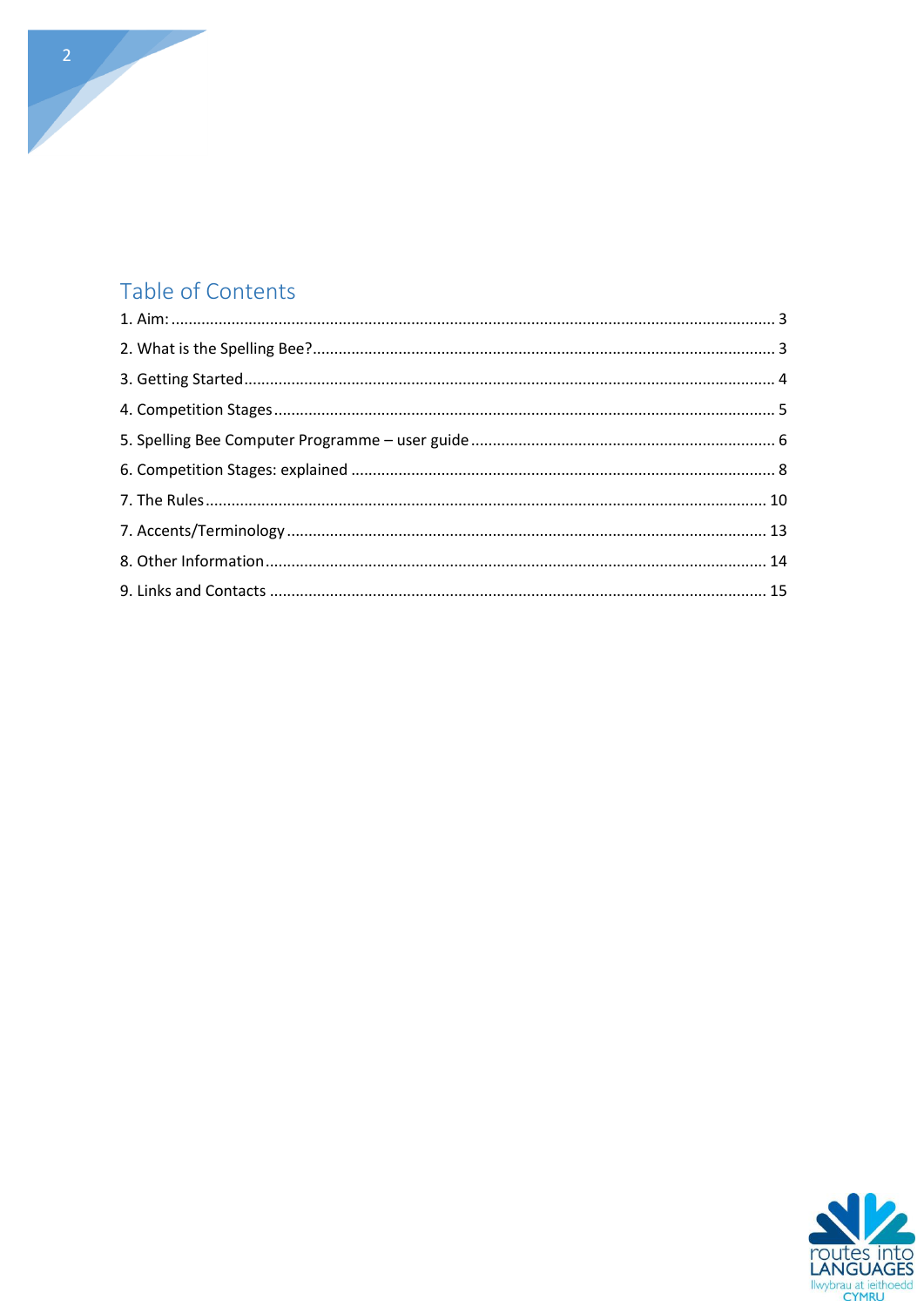<span id="page-2-0"></span>1. Aim: The aim of the Spelling Bee is for students to practise and improve their vocabulary, spelling, grammar and translation skills in another language (French, Spanish, German and Welsh 2nd Language) whilst importantly raising confidence levels.

## <span id="page-2-1"></span>2. What is the Spelling Bee?

This event is designed to support students in year 7 who are studying French, German, Spanish and Welsh Second Language.

The objective of the competition is for students to correctly translate and spell as many words as possible within one minute (in the Target Language). The students who spell the most words correctly in accordance with the rules will be the winners.

Different to a monolingual Spelling Bee, pupils in Wales have the option of receiving their words in Welsh or English.

Students from bilingual or English medium schools are permitted to compete in Welsh as a 2<sup>nd</sup> Language category.

The competition consists of 4 stages or rounds with the number of words increasing with each round.

**This year, ALL rounds of the Spelling Bee will be held in school this year, with a National Virtual Awards Ceremony organised in the summer term 2022 by Routes Cymru.**

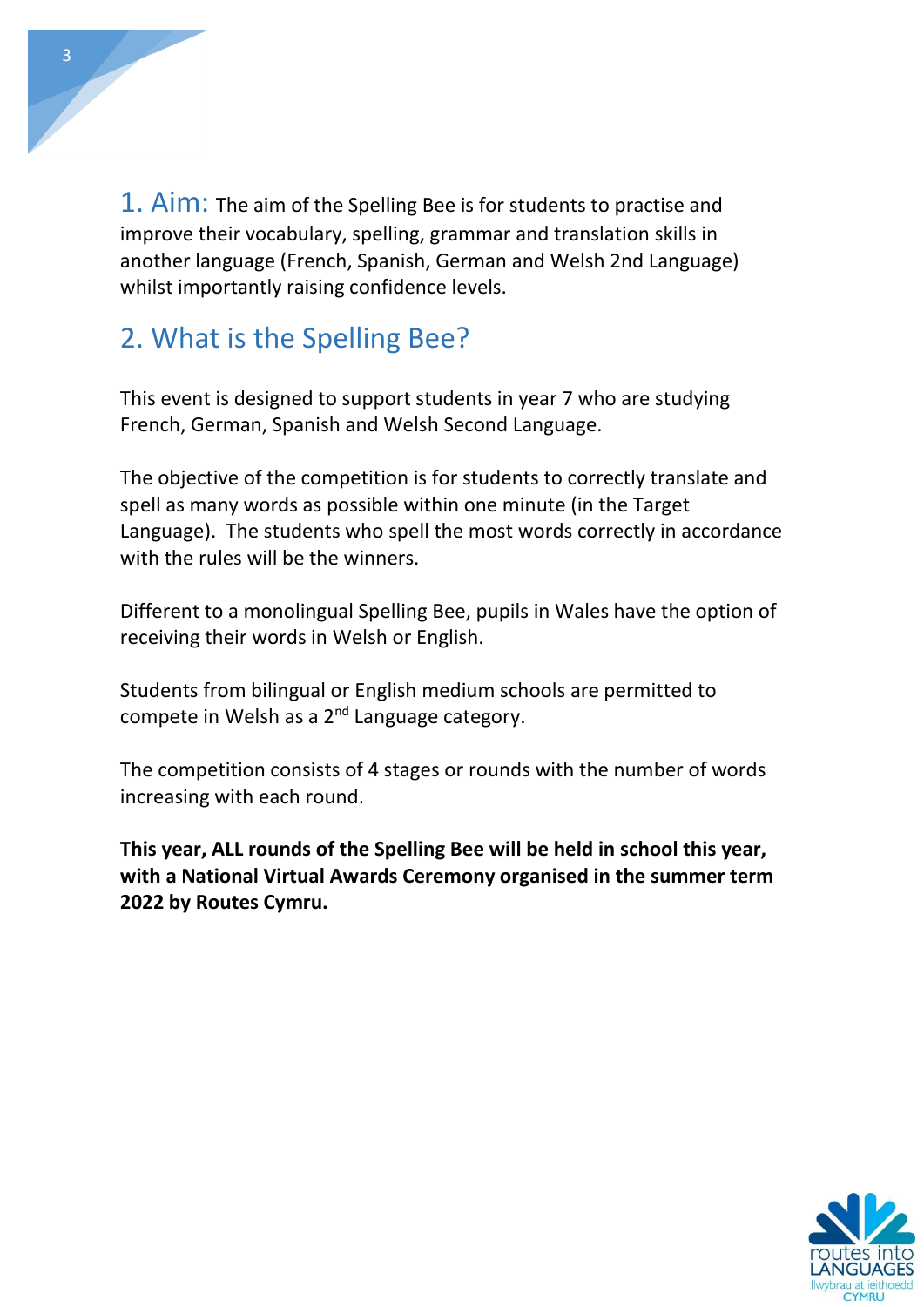## <span id="page-3-0"></span>3. Getting Started

Register online: [https://routesintolanguagescymru.co.uk/spelling-bee-](https://routesintolanguagescymru.co.uk/spelling-bee-2021-22/)[2021-22/](https://routesintolanguagescymru.co.uk/spelling-bee-2021-22/)

**Although the competition is organised at a school level this year, we need to know who's registering for the competition so that we can invite your winners in all language categories to the National Virtual Awards Ceremony in July 2022.**

The competition should be launched in your school in the autumn term and will finish in the summer term before the Virtual Awards Ceremony in July. Routes Cymru will confirm the date of the virtual ceremony closer to the time.

The dedicated Spelling Bee website **[www. spellingbeecymru.co.uk](http://spellingbeecymru.co.uk/)** will guide you through the competition and includes:

- The Teacher Guide
- Word lists for each stage/round of the competition
- Certificates for each stage of the competition
- Competition computer programme that you use when conducting each round of the competition.
- <span id="page-3-1"></span>• Supporting learning games that your pupils can use when practising for each round.

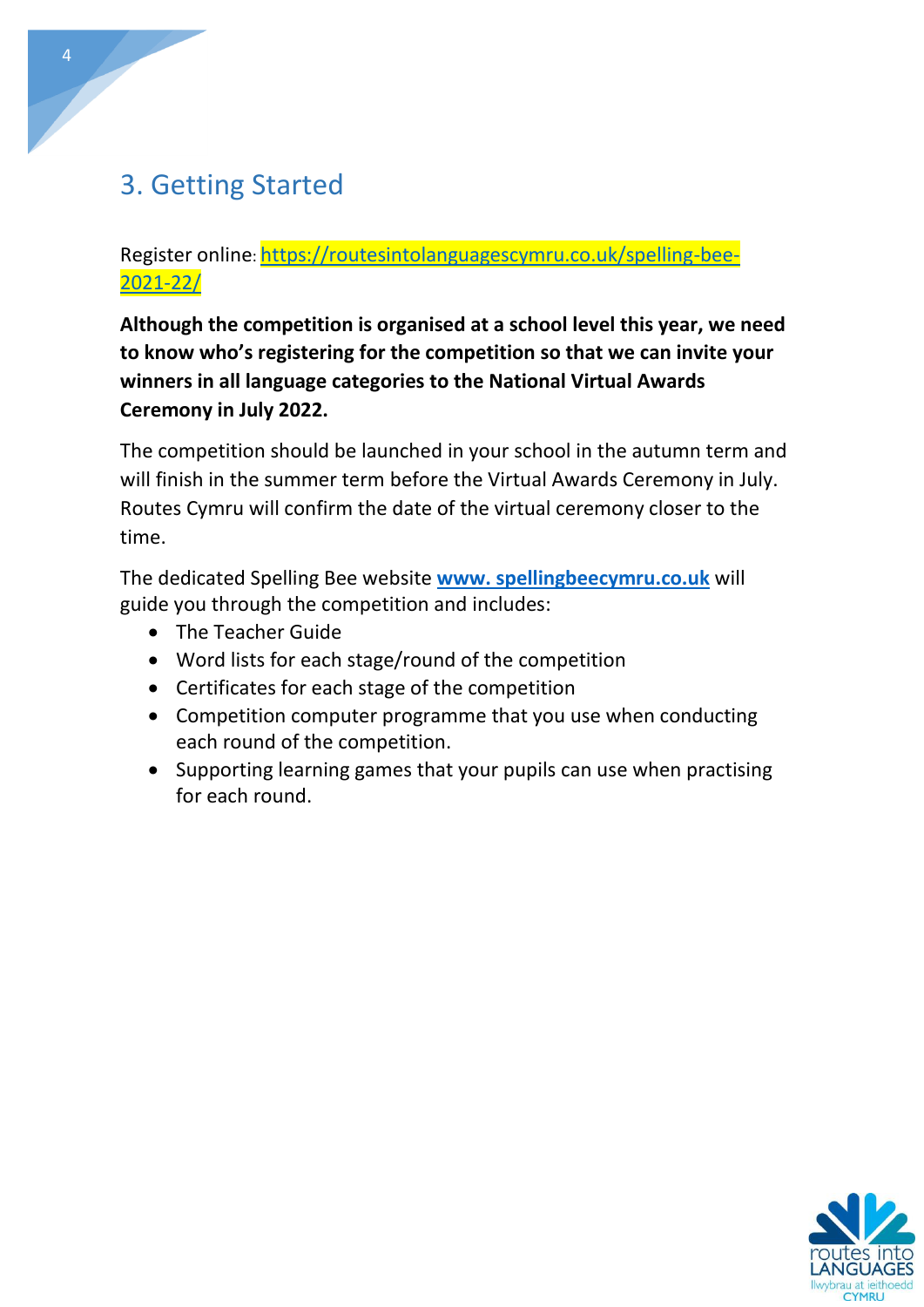## 4. Competition Stages

Students will be given 25 words to learn at the first stage of the competition and a further 25 words will be added at each subsequent stage.

A set number of students will proceed at the end of each stage as set out in the table below.

|                                                                      | <b>Term</b> | No. of<br>words to<br>learn    | No. Students progressing (per<br>language)                                                                                                                                                 |
|----------------------------------------------------------------------|-------------|--------------------------------|--------------------------------------------------------------------------------------------------------------------------------------------------------------------------------------------|
| <b>Stage 1</b><br>(Class)                                            | Autumn      | 25<br>(Word list 1)            | 15 (per class)                                                                                                                                                                             |
| <b>Stage 2</b><br>(School<br>quarter<br>final)                       | Spring      | 50<br>(Word list 1<br>$+2)$    | 10 (from school)                                                                                                                                                                           |
| <b>Stage 3</b><br>(School<br>semi-final)                             | Spring      | 75<br>(Word list 1<br>$+2+3$   | 5 (from school)                                                                                                                                                                            |
| <b>Stage 4</b><br>(School<br>Final)                                  | Summer      | 100<br>(Word list<br>$1+2+3+4$ | 2 finalists per language<br>compete for the title.<br>School to notify Routes Cymru<br>of the name of the winner for<br>each language by <b>Wednesday</b> ,<br>15 <sup>th</sup> June 2022. |
| <b>National</b><br><b>Virtual</b><br><b>Award</b><br><b>Ceremony</b> |             | <b>July 2022</b>               | Spelling Bee champions for<br>each language in your school<br>announced and congratulated<br>at the Award Ceremony                                                                         |

The names of the winners for each language category should be submitted to Routes Into Languages Cymru team by the specified closing date shown above.

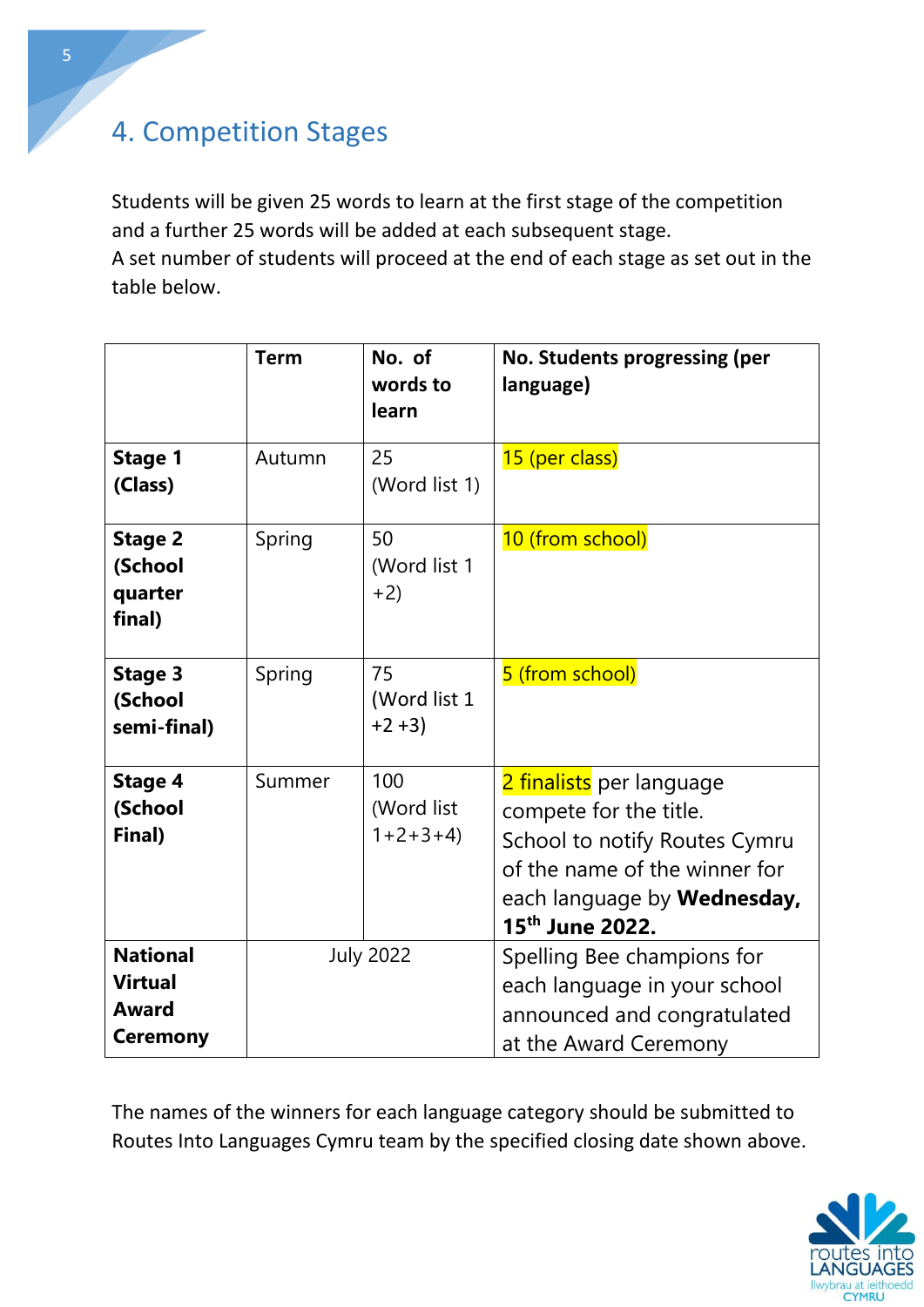## <span id="page-5-0"></span>5. Spelling Bee Computer Programme – user guide

The Spelling Bee Computer Programme is used for testing students at all stages of the competition. It is the main platform used, selecting words at random within the one minute test time.

To start testing, follow the steps below:

Go to



Select Target Language flag.

Choose the option 'Competition' and then choose 'Spelling Bee'

Select the relevant stage (see grid above for explanation).

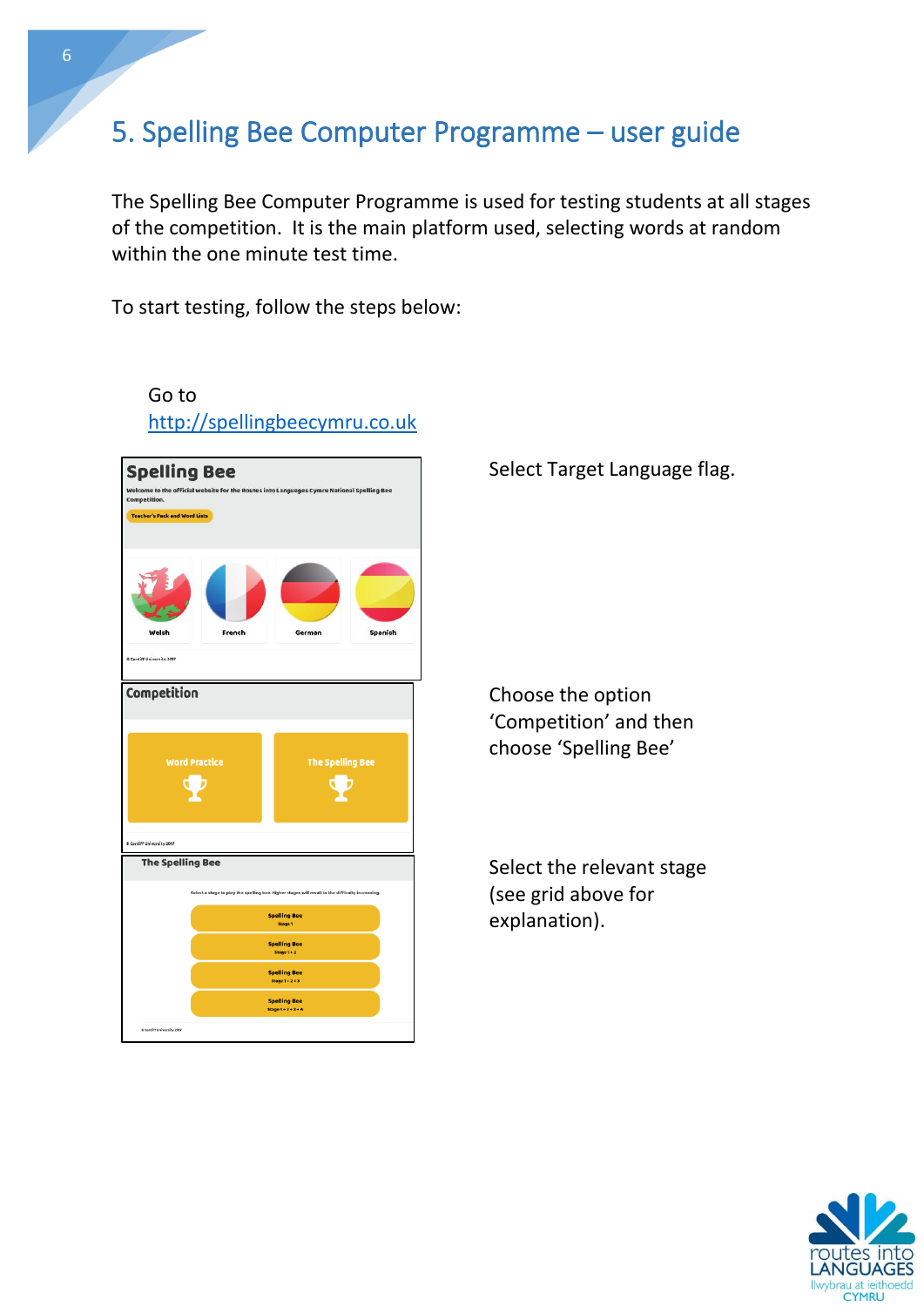

Click Welsh or English flag (as the source language).

Click the start button to begin.

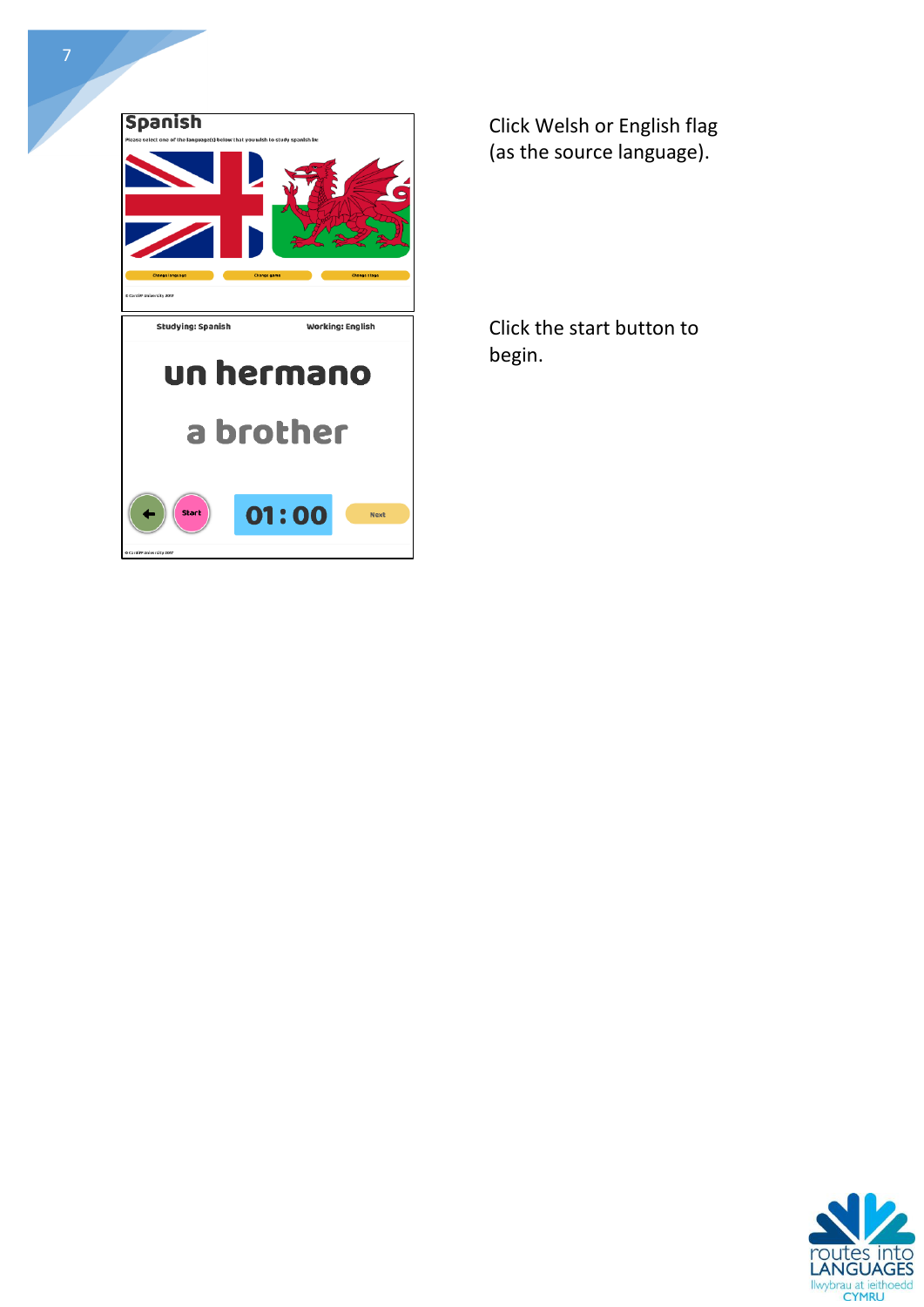## <span id="page-7-0"></span>6. Competition Stages: explained

### **STAGE 1: Class Round**

Teachers should:

- **Allocate the stage's 25 words** to their students so that they can begin memorising them and practising.
- **Hold a class competition** according to the timetable provided.
	- **-** A Spellmaster should be appointed to operate the Spelling Bee computer programme.
	- **-** A judge (and verifier) keeps score, according to the rules.
	- **-** Students should be tested individually and should not use any prompts.
	- **-** Students should have one minute to correctly say and spell as many words as possible in the Target Language. Please refer to competition rules.
	- **-** Up to **15 students per language class** progress to the next stage of the competition.
	- **-** Winners certificates are available for download on the Spelling Bee website<https://spellingbeecymru.co.uk/>

## **STAGE 2: School quarter final**

- **Teachers should allocate the extra 25 words** to the stage 1 winners (total of 50 words).
- **The school quarter final should be held** according to the timetable. The same rules apply.
- **10 school winners per language will proceed to the next stage/round**
- Winners certificates are available for download on the Spelling Bee website<https://spellingbeecymru.co.uk/>

## **STAGE 3: School semi-final**

- **Teachers should allocate the extra 25 words** to the stage 2 school winners (total of 75 words).
- **The school semi-final should be held** according to the timetable.
- **5 winners per language will proceed to the school final**
- Winners certificates are available for download on the Spelling Bee website<https://spellingbeecymru.co.uk/>

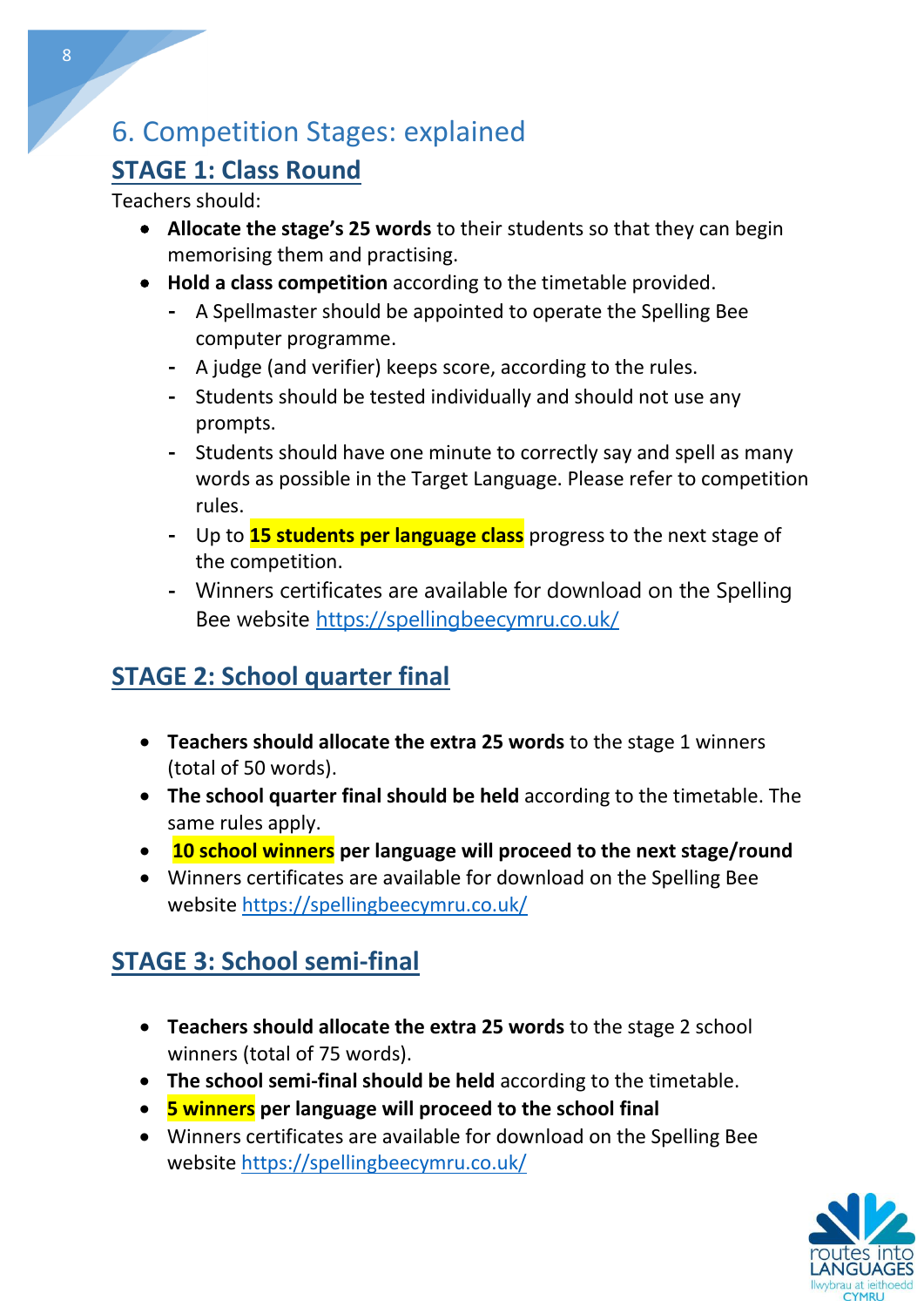#### **STAGE 4: School Final**

- **Teachers should allocate the extra 25 words** to the stage 3 winners (total of 100 words).
- **2 winners for each language from the previous 3 rounds will compete for the Spelling Bee title for each language** during the Summer Term.
- **Teachers to submit the name of the winner for each language category to Routes Cymru by Wednesday, 15th June 2022.**
- **The winners and their teacher will be invited to join a National Virtual Spelling Bee Award Ceremony in July 2022.**
- **Winning certificates and prizes will be sent out after the ceremony.**

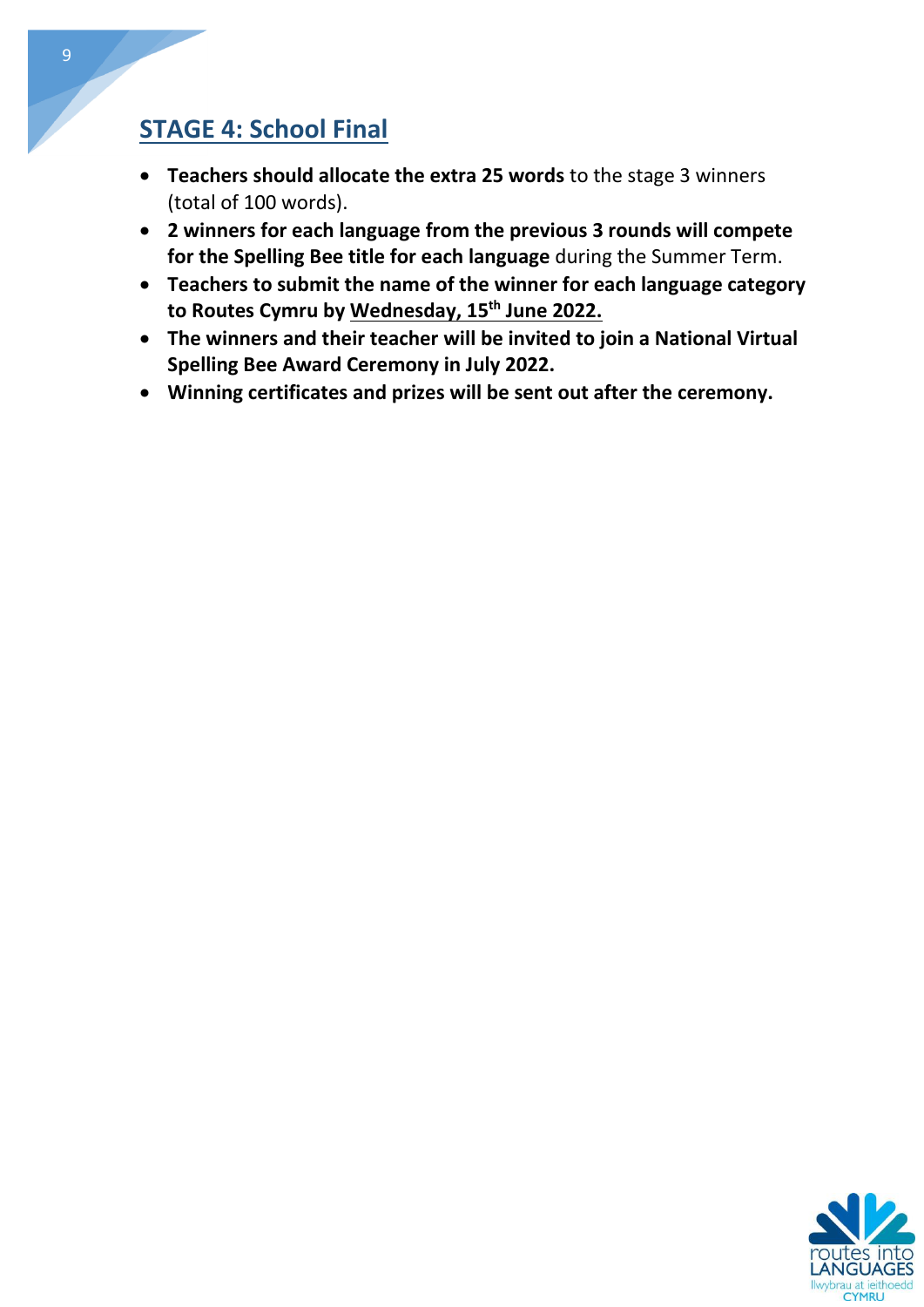## <span id="page-9-0"></span>7. The Rules

### **The Competition**

- The Spelling Bee computer programme is used to facilitate the test <http://spellingbeecymru.co.uk/>
- Words are selected in random order by the Spelling Bee computer programme.
- The Spellmaster asks each contestant 'Are you ready?' After the contestant agrees they are ready to begin the clock is started.
- Contestants have ONE MINUTE to correctly spell as many words as possible in the target language.
- A judge and a verifier listen to each word and keep score during each contestant's one-minute time slot. Provided that both agree the correct spelling of that word, one point is awarded. Contestants are tested individually without prompts.
- In the event of a tie-break, the number of passes that each contestant made will be counted. The contestant with the least number of passes will win. If the scores and number of passes are the same, each contestant will be given another minute to correctly spell as many words as possible. Once again, the number of passes will be counted. If contestants still have a tied score, a decider round will be played. Contestants will spell a word in turn, until one of them spells a word incorrectly. This continues until there is a winner (and a runner-up). Contestants are given equal number of words to spell. There is no time limit on a decider round.
- Students from bilingual or English medium schools are permitted to compete in Welsh as a  $2^{nd}$  Language category.

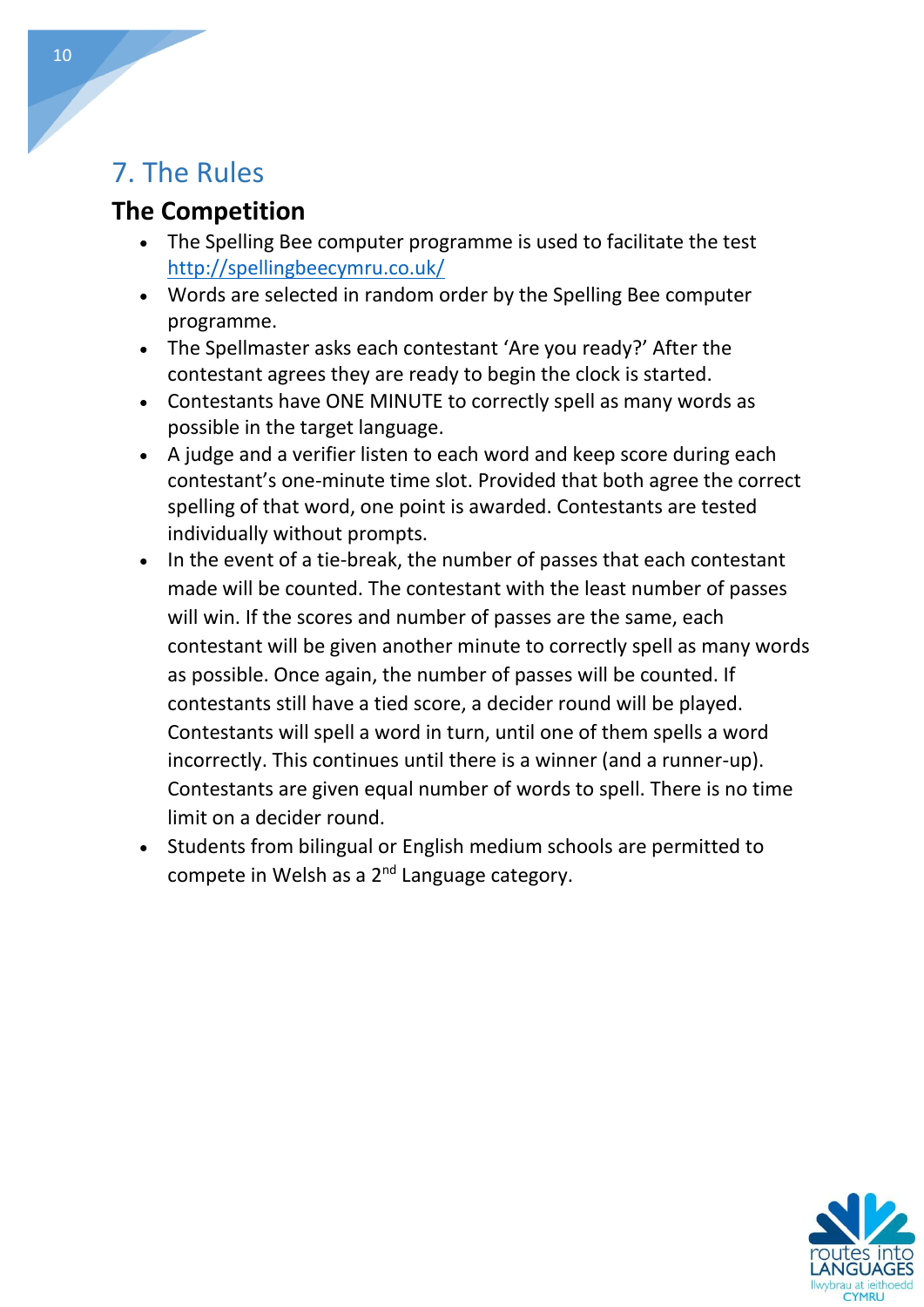#### **Contestant Rules**

- Contestants face the judge.
- Contestants will hear the word, translate it into the target language then spell it using the target language alphabet, following the formula SAY IT, SPELL IT.
- Contestants must translate the word with the correct article, but they only need to spell the noun.
- Accents and punctuation must be voiced during the spelling according to the rules set out below (see Accents/Terminology).
- Contestants can pass at any time, but they must say pass in the Target Language. There is no immediate penalty for passing a word but the number of passes will count against them in the event of a tie-breaker.
- Contestants must speak clearly with sufficient volume. If the judge cannot hear the Contestant, the judge will indicate this, and a re-spell takes place immediately. The clock is NOT stopped for this action.
- Although this is a competition of speed, **clarity is of the utmost importance**. If the judge is not able to understand a letter or word, a point will not be awarded.
- **The judge's decision is final on whether they heard a letter or spelling**.
- If Contestants are not sure that they have heard the word correctly, they are responsible for requesting that the word be repeated. The clock is NOT stopped for this action.
- Contestants cannot alter the order of the letters once they have completed their spelling of the word but they can stop mid-word and start again from the beginning.
- If a Contestant runs out of time during the spelling of a word, they should be allowed to finish the word that they started.
- If a Contestant runs out of time before starting to spell the word, no point is awarded.
- If the Contestant is prevented from spelling a word and the time is up (for example if another Contestant is disruptive), the judge may in his or her discretion allow a re-spell.
- No conferring is allowed.
- Contestants must remain quiet when not spelling. Contestants causing disruption will be warned and if the disruption continues they may be disqualified.

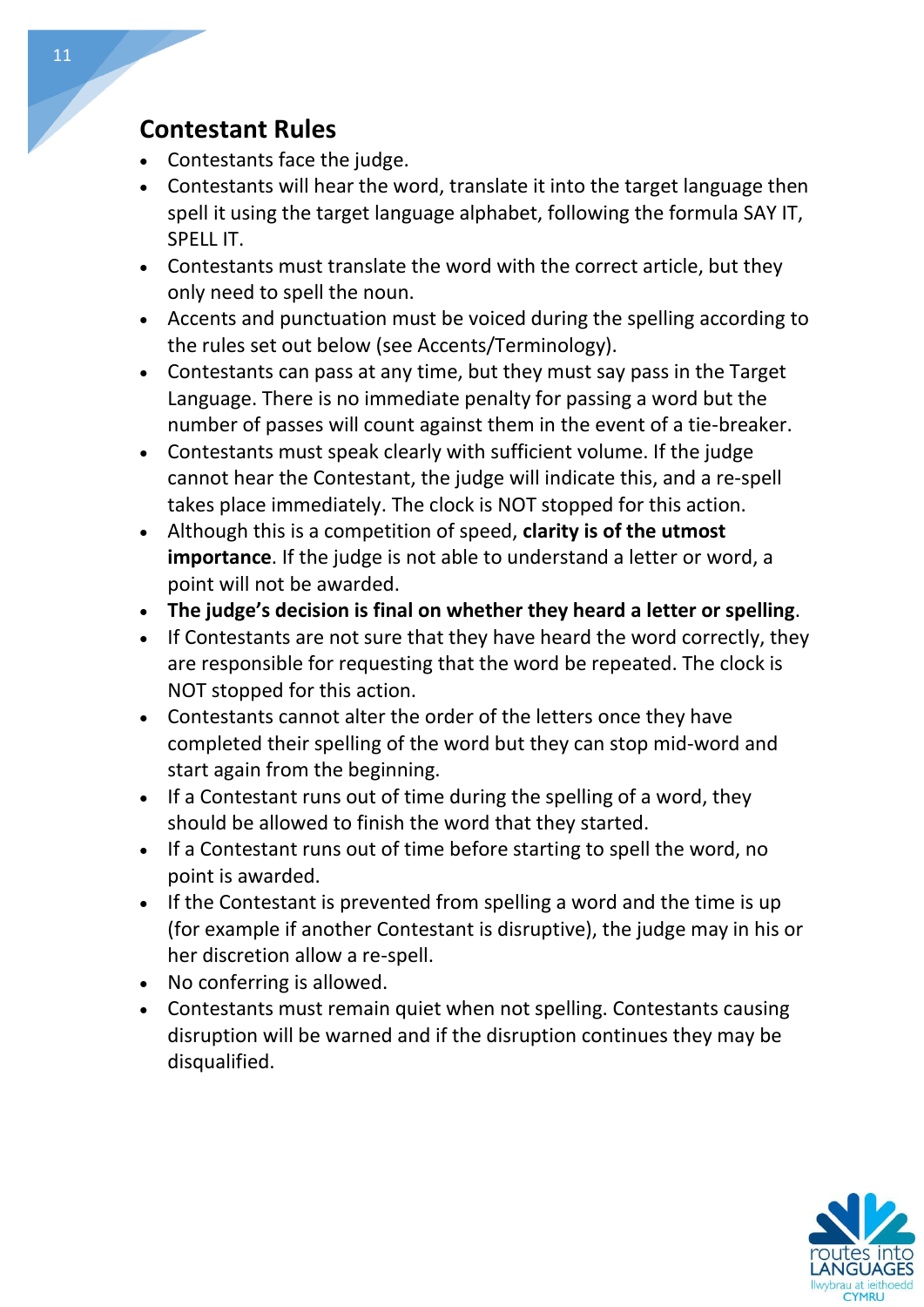#### **The Judge**

- **The Judge's decision is final; their authority is the word list**.
- Although this is a competition of speed, **clarity is of the utmost importance**. If the judge is not able to understand a letter or word, a point will not be awarded.

#### **Disqualification Rules**

- If the judge is satisfied there has been an incident of cheating the Contestant will be disqualified.
- Mobile phones remaining switched on after a warning is given will result in the contestant being disqualified.
- If guests do not remain quiet during the competition after having been warned then their contestant may be disqualified.
- If the judge is suspicious that members of the audience are influencing the accuracy of the spelling by whatever means, the judge will give a warning, and if the incidence persists the judge may disqualify a contestant or contestants.

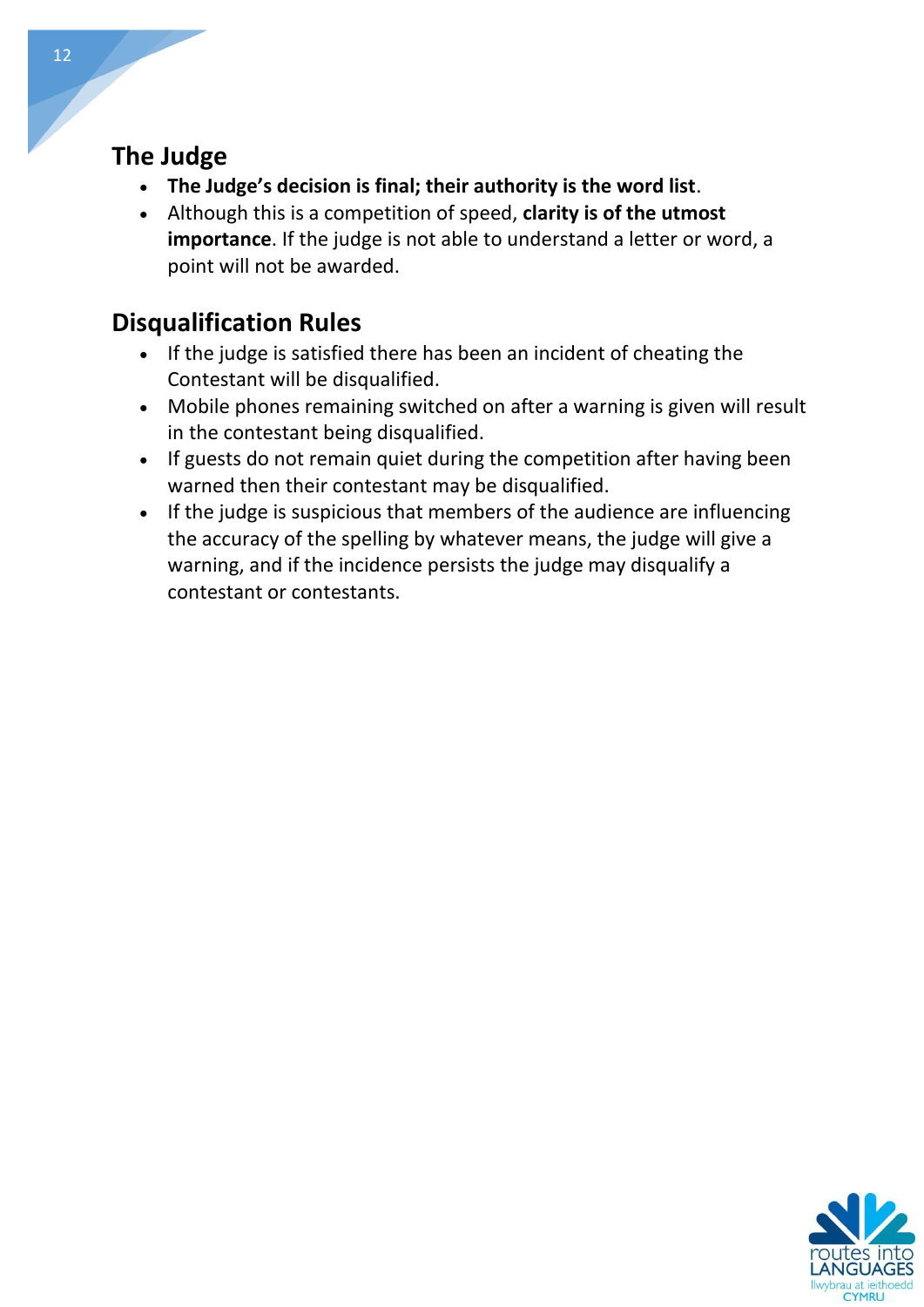# <span id="page-12-0"></span>7. Accents/Terminology

All accents and terminologies must be said as set out below; otherwise a point will not be awarded.

| <b>FRENCH</b> |                       |  |
|---------------|-----------------------|--|
| âêîôû         | accent circonflexe    |  |
|               | cédille               |  |
| é             | accent aigu           |  |
| è             | accent grave          |  |
| ëïöü          | tréma                 |  |
| Space         | blanc                 |  |
| Pass          | je passe              |  |
| Apostrophe    | apostrophe            |  |
| Hyphen        | trait d'union / tiret |  |

| <b>SPANISH</b> |          |  |
|----------------|----------|--|
| áéíóú          | tilde    |  |
|                | diéresis |  |
| ñ              | eñe      |  |
| Space          | espacio  |  |
| Pass           | paso     |  |
| Hyphen         | quion    |  |

| <b>GERMAN</b> |                       |  |  |
|---------------|-----------------------|--|--|
| äöü           | Umlaut                |  |  |
| ß             | S-Zett / scharfes S   |  |  |
| Space         | Leerzeichen / Abstand |  |  |
| Pass          | ich passe             |  |  |
| Apostrophe    | Apostroph             |  |  |
| Hyphen        | <b>Bindestrich</b>    |  |  |

| <b>WELSH</b> |                               |  |
|--------------|-------------------------------|--|
| âêîôûŷ       | acen grom (informal: tô bach) |  |
| à            | acen                          |  |
| Space        | bwlch                         |  |
| Pass         | nesaf                         |  |
| Apostrophe   | collnod                       |  |
| Hypen        | cysylltnod                    |  |

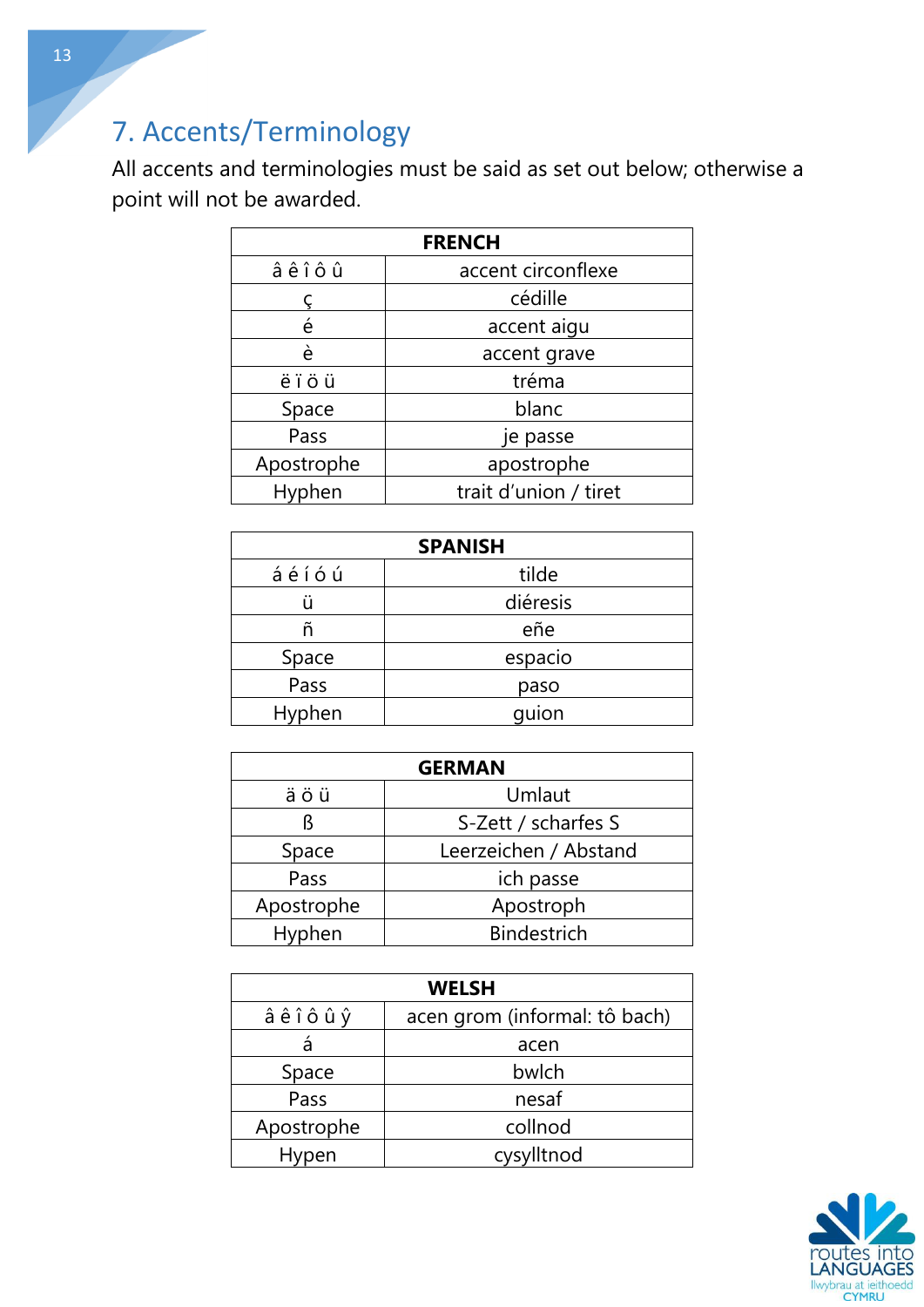### <span id="page-13-0"></span>8. Other Information

Contestants must translate the word with the correct article, but they only need to spell the noun.

| $\triangledown$ | a pen     | un stylo | stylo |
|-----------------|-----------|----------|-------|
| $\triangledown$ | the night | la nuit  | nuit  |
| $\triangledown$ | a day     | ein Tag  | tag   |

The article must correspond with the article printed in the word list.

| $\Delta$ | a pen | un stylo | stylo |
|----------|-------|----------|-------|
| 区        | a pen | le stylo | stylo |

The gender needs to be correct. Even if the word has been spelt correctly, a mark will not be awarded if the gender is incorrect.

| $\Delta$ | a pen | un stylo  | stylo |
|----------|-------|-----------|-------|
| 図        | a pen | une stylo | stylo |

Question marks do not have to be voiced during the spelling.

## 9. Useful information

In order to visualise the competition why not watch these examples?

**Spelling Bee – French:** [www.youtube.com/watch?v=tPfm5pWEzK0](http://www.youtube.com/watch?v=tPfm5pWEzK0)

**Spelling Bee – Spanish**: [www.youtube.com/watch?v=q6QOZk5jhQc](http://www.youtube.com/watch?v=q6QOZk5jhQc)

**Spelling Bee – Welsh Second Language**: [www.youtube.com/watch?v=CJsMOaN\\_tpw](http://www.youtube.com/watch?v=CJsMOaN_tpw)

**Spelling Bee – German**: [www.youtube.com/watch?v=LjaUXOFXwes](http://www.youtube.com/watch?v=LjaUXOFXwes)